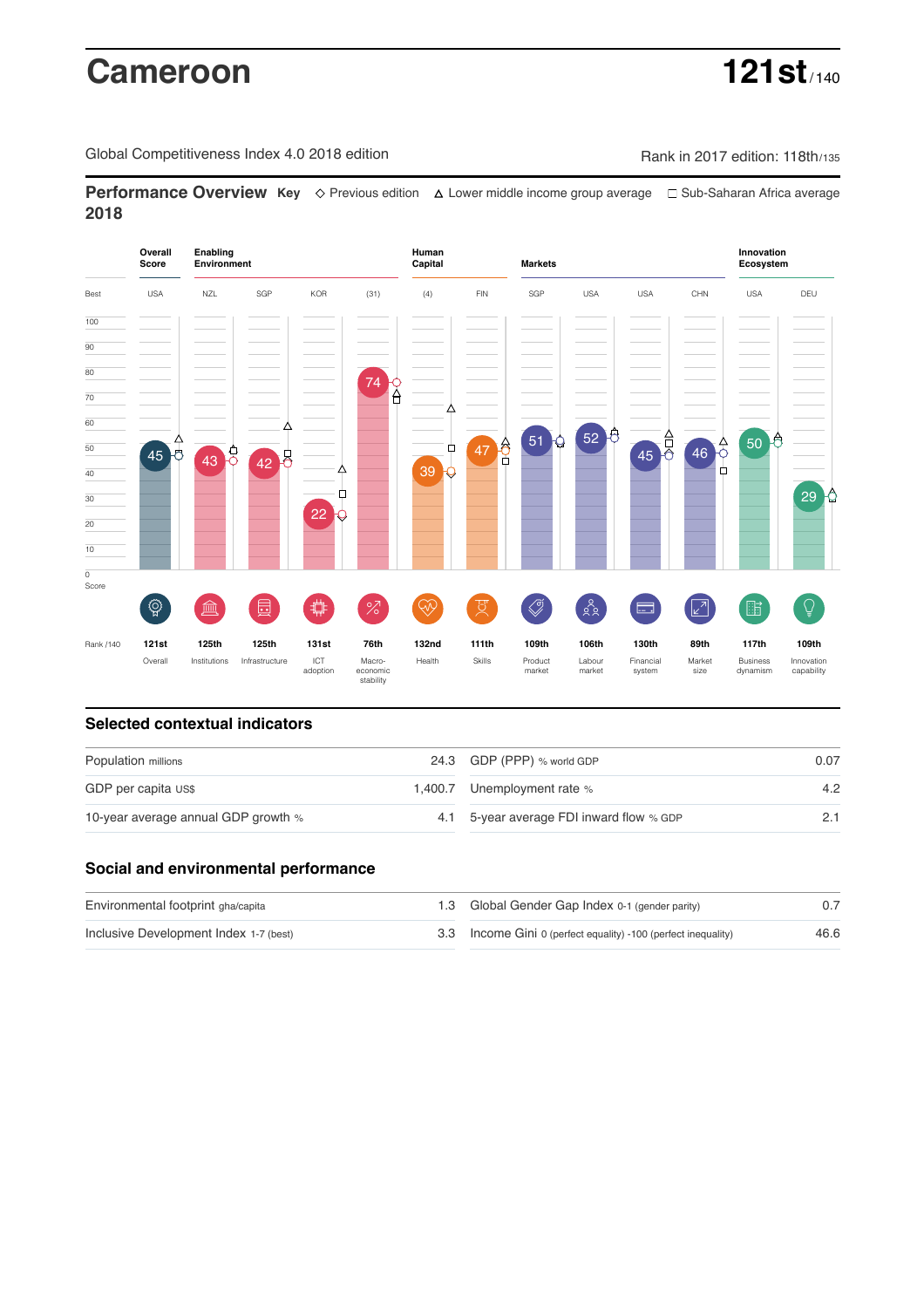# **Cameroon 121st**/140

| <b>Index Component</b>                                                   | Value          | Score *         | Rank/140 | <b>Best Performer</b>       |
|--------------------------------------------------------------------------|----------------|-----------------|----------|-----------------------------|
| Pillar 1: Institutions 0-100 (best)                                      |                | 43.0 $\sqrt{ }$ | 125      | <b>New Zealand</b>          |
| 1.01 Organized crime 1-7 (best)                                          | 4.1            | 51.2 $\sqrt{ }$ | 110      | Finland                     |
| 1.02 Homicide rate /100,000 pop.                                         | 4.2            | $87.5 =$        | 82       | Multiple (9)                |
| 1.03 Terrorism incidence 0 (very high) -100 (no incidence)               | 79.9           | 79.9 ↑          | 129      | Multiple (24)               |
| 1.04 Reliability of police services 1-7 (best)                           | 4.1            | 52.3 $\sqrt{ }$ | 86       | Finland                     |
| 1.05 Social capital 0-100 (high)                                         | 46.0           | 46.0 ↓          | 103      | Australia                   |
| 1.06 Budget transparency 0-100 (best)                                    | 7.7            | $7.7 =$         | 135      | Multiple (2)                |
| 1.07 Judicial independence 1-7 (best)                                    | 3.0            | 33.0 $\sqrt{ }$ | 106      | Finland                     |
| 1.08 Efficiency of legal framework in challenging regulations 1-7 (best) | 3.1            | $34.9 +$        | 81       | Finland                     |
| 1.09 Freedom of the press 0-100 (worst)                                  | 40.9           | $59.1$ 1        | 105      | Norway                      |
| 1.10 Burden of government regulation 1-7 (best)                          | 3.5            | 41.4 $\uparrow$ | 65       | Singapore                   |
| 1.11 Efficiency of legal framework in settling disputes 1-7 (best)       | 3.6            | 43.3 $\sqrt{ }$ | 74       | Singapore                   |
| 1.12 E-Participation Index 0-1 (best)                                    | 0.33           | 32.6 ↑          | 122      | Multiple (3)                |
| 1.13 Future orientation of government 1-7 (best)                         | 3.6            | 43.9 $\sqrt{ }$ | 74       | Singapore                   |
| 1.14 Incidence of corruption 0-100 (best)                                | 25.0           | 25.0 $\sqrt{ }$ | 129      | New Zealand                 |
| 1.15 Property rights 1-7 (best)                                          | 4.1            | 52.1 $\uparrow$ | 82       | Finland                     |
| 1.16 Intellectual property protection 1-7 (best)                         | 4.3            | 54.6 ↓          | 62       | Finland                     |
| 1.17 Quality of land administration 0-30 (best)                          | 8.0            | $26.7 =$        | 113      | Singapore                   |
| 1.18 Strength of auditing and reporting standards 1-7 (best)             | 3.8            | 47.0 ↑          | 117      | Finland                     |
| 1.19 Conflict of interest regulation 0-10 (best)                         | 4.7            | $47.0 =$        | 106      | Multiple (2)                |
| 1.20 Shareholder governance 0-10 (best)                                  | 3.7            | $37.0 =$        | 112      | Kazakhstan                  |
|                                                                          |                |                 |          |                             |
| 員<br>Pillar 2: Infrastructure 0-100 (best)                               |                | 42.1 $\sqrt{ }$ | 125      | Singapore                   |
| 2.01 Road connectivity index 0-100 (best)                                | 43.3           | $43.3 =$        | 109      | <b>United States</b>        |
| 2.02 Quality of roads 1-7 (best)                                         | 2.8            | 30.1 $\uparrow$ | 120      | Singapore                   |
| 2.03 Railroad density km of roads/square km                              | 2.1            | $5.1 =$         | 85       | Multiple (20)               |
| 2.04 Efficiency of train services 1-7 (best)                             | 2.8            | 30.8 $\uparrow$ | 84       | Switzerland                 |
| 2.05 Airport connectivity score                                          | 3,643.4        | 22.6 $\sqrt{ }$ | 121      | Multiple (8)                |
| 2.06 Efficiency of air transport services 1-7 (best)                     | 3.2            | 37.1 $\uparrow$ | 125      | Singapore                   |
| 2.07 Liner Shipping Connectivity Index 0-157.1 (best)                    | 14.2           | 14.2 $\sqrt{ }$ | 73       | Multiple (4)                |
| 2.08 Efficiency of seaport services 1-7 (best)                           | 3.1            | 35.6 个          | 102      | Singapore                   |
| 2.09 Electrification rate % pop.                                         | 63.3           | 63.3 $\uparrow$ | 112      | Multiple (66)               |
| 2.10 Electric power transmission and distribution losses % output        | 28.4           | 74.6 ↓          | 122      | Multiple (9)                |
| 2.11 Exposure to unsafe drinking water % pop.                            | 40.8           | 60.4 $\uparrow$ | 125      | Multiple (23)               |
| 2.12 Reliability of water supply 1-7 (best)                              | 2.7            | 28.8 ↑          | 123      | Switzerland                 |
| ₩<br>Pillar 3: ICT adoption 0-100 (best)                                 |                | 22.0 $\uparrow$ | 131      | Korea, Rep.                 |
| 3.01 Mobile-cellular telephone subscriptions /100 pop.                   | 81.9           | 68.3 ↑          | 118      | Multiple (68)               |
| 3.02 Mobile-broadband subscriptions /100 pop.                            | 10.5           | n/a             | 135      | <b>United Arab Emirates</b> |
| 3.03 Fixed-broadband Internet subscriptions /100 pop.                    | 0.2            | $0.4 \div$      | 128      | Switzerland                 |
| 3.04 Fibre Internet subscriptions /100 pop.                              | 0.0            | n/a             | 107      | Korea, Rep.                 |
| 3.05 Internet users % pop.                                               | 25.0           | 25.0 ↑          | 111      | Iceland                     |
| ℅<br>Pillar 4: Macroeconomic stability 0-100 (best)                      | $\overline{a}$ | 74.3 ↓          | 76       | Multiple (31)               |
| 4.01 Inflation annual % change                                           | 0.8            | $100.0 =$       | 1        | Multiple (74)               |
| 4.02 Debt dynamics 0-100 (best)                                          | 48.6           | 48.6 ↓          | 93       | Multiple (36)               |
|                                                                          |                |                 |          |                             |
| Qiy<br>Pillar 5: Health 0-100 (best)                                     |                | 39.0 $\uparrow$ | 132      | Multiple (4)                |
| 5.01 Healthy life expectancy years                                       | 52.5           | 39.0 个          | 131      | Multiple (4)                |
| 섯<br>Pillar 6: Skills 0-100 (best)                                       |                | 47.4 ↓          | 111      | <b>Finland</b>              |
| 6.01 Mean years of schooling Years                                       | 6.4            | $42.7 =$        | 110      | Finland                     |
| 6.02 Extent of staff training 1-7 (best)                                 | 3.6            | 42.7 ↓          | 102      | Switzerland                 |
| 6.03 Quality of vocational training 1-7 (best)                           | 4.0            | 50.5 $\sqrt{ }$ | 72       | Switzerland                 |
| 6.04 Skillset of graduates 1-7 (best)                                    | 3.9            | 48.7 ተ          | 77       | Switzerland                 |
| 6.05 Digital skills among population 1-7 (best)                          | 3.8            | 46.5 ↑          | 92       | Sweden                      |
| 6.06 Ease of finding skilled employees 1-7 (best)                        | 4.4            | 56.1 $\sqrt{ }$ | 55       | <b>United States</b>        |
| 6.07 School life expectancy Years                                        | 12.5           | $69.5 =$        | 94       | Multiple (9)                |
| 6.08 Critical thinking in teaching 1-7 (best)                            | 3.3            | 38.8 个          | 71       | <b>United States</b>        |
| 6.09 Pupil-to-teacher ratio in primary education Ratio                   | 42.7           | 18.2 ↓          | 127      | Multiple (6)                |